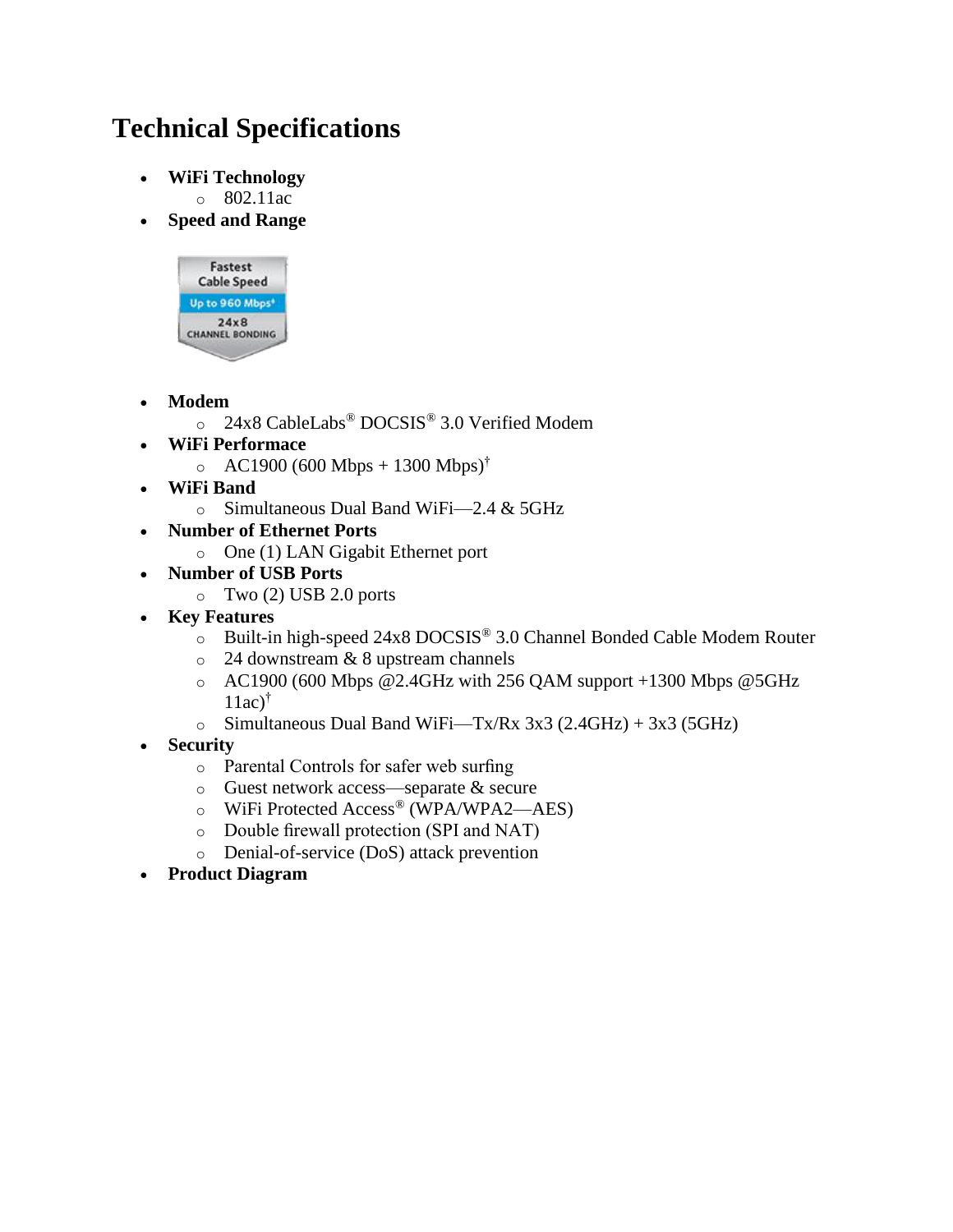

- **Physical Specifications**
	- o Dimensions:10.15 x 10.8 x 3.55 in
	- o Weight: 2.83 lb
- **Package Content**
	- o Nighthawk AC1900 WiFi Cable Modem Router with Voice (C7100V)
	- o Ethernet cable
	- o RJ-11 cable
	- o Quick start guide
	- o Power adapter
- **Standards**
	- $\circ$  Two (2) USB 2.0 ports
	- o Two (2) RJ-11 telephone ports
	- o Four (4) 10/100/1000 Mbps— Gigabit Ethernet LAN ports
	- $\circ$  IEEE<sup>®</sup> 802.11 b/g/n 2.4GHz + 256 QAM support
	- $\circ$  IEEE® 802.11 a/n/ac 5GHz
- **System Requirements**
	- o Microsoft<sup>®</sup> Windows<sup>®</sup> 7, 8, Vista®, XP®, 2000, Mac OS®, UNIX®, or Linux<sup>®</sup>
	- o Microsoft<sup>®</sup> Internet Explorer<sup>®</sup> 5.0, Firefox<sup>®</sup> 2.0, Safari<sup>®</sup> 1.4, or Google Chrome<sup>™</sup> 11.0 browsers or higher

## [Show Less Tech Specs](https://www.netgear.com/home/products/networking/cable-modems-routers/C7100V.aspx)

†Maximum rate is derived from DOCSIS® 3.0 specifications and actual throughput will vary depending on the MSO provisioning and speed tier subscription.